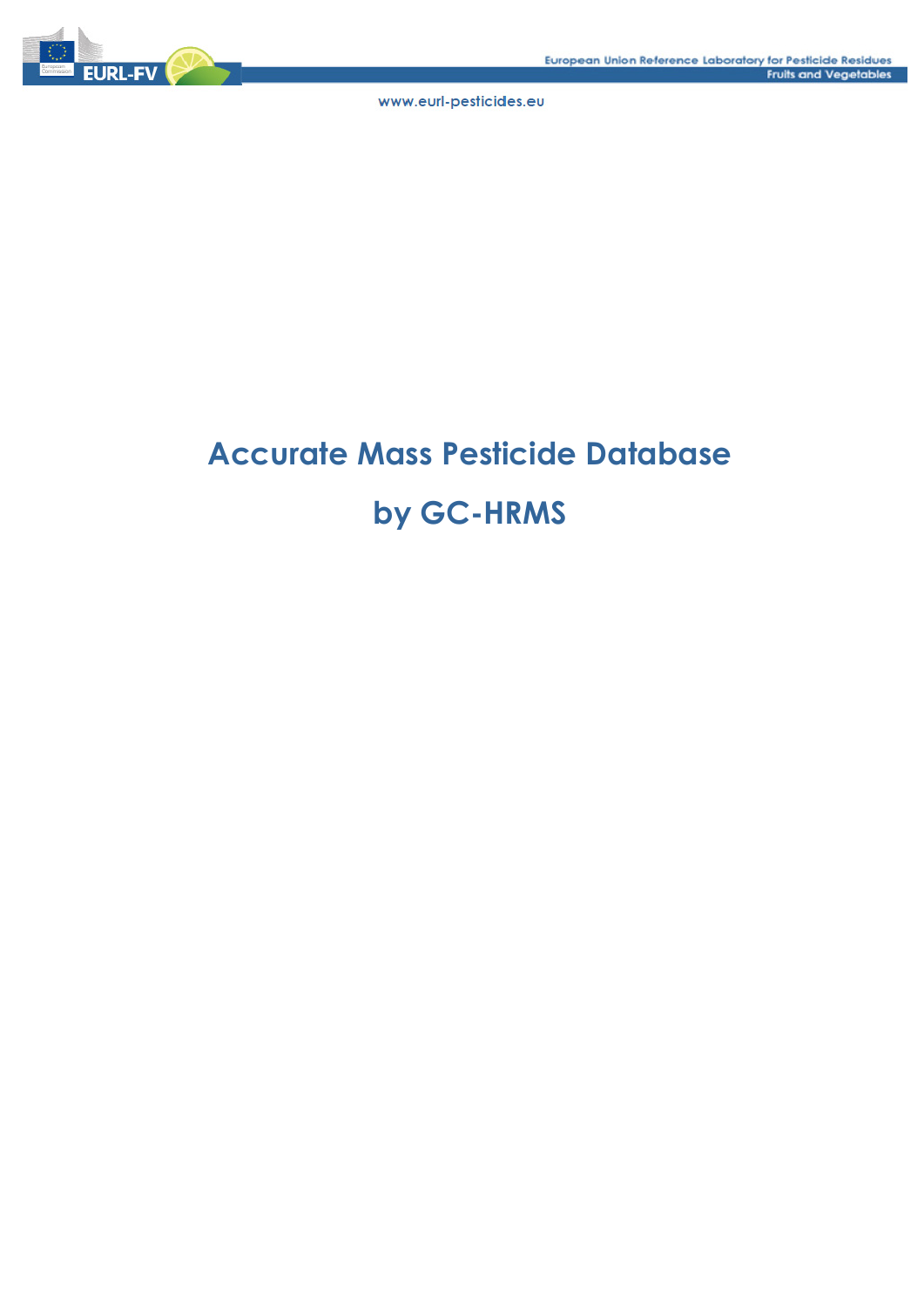

# **1. Scope**

This report shows a database of 92 pesticides by using gas chromatography high resolution mass spectrometry (GC-HRMS).

# **2. Analytical conditions for the GC-HRMS**

## **Settings for gas chromatography:**

- Inlet: splitless mode
- Inlet temperature: 280 ºC
- Injection volume: 2 µL
- Constant flow: 1.2 mL/min
- Carrier gas: Hellium
- Two online columns: HP-5MSUI (15m x 0.250mm x 0.250µm)
- Oven gradient:

| Rate (°C/min) | <b>Time</b><br>(min) | <b>Hold Time</b><br>(min) | T (°C) |
|---------------|----------------------|---------------------------|--------|
|               |                      |                           |        |
|               | $20^{\circ}$         |                           | 2.5    |
|               | 310                  |                           |        |

## **Settings for mass spectrometer:**

- Resolution: 2GHz
- Ion source: 280 ºC
- Transfer line: 280 ºC
- Electron ionization

## **NOTE**

IF YOU NEED THIS DATABASE IN .csv, .xls, … PLEASE, CONTACT **WITH** 

## **mmezcua@ual.es or (+34) 950 014 102**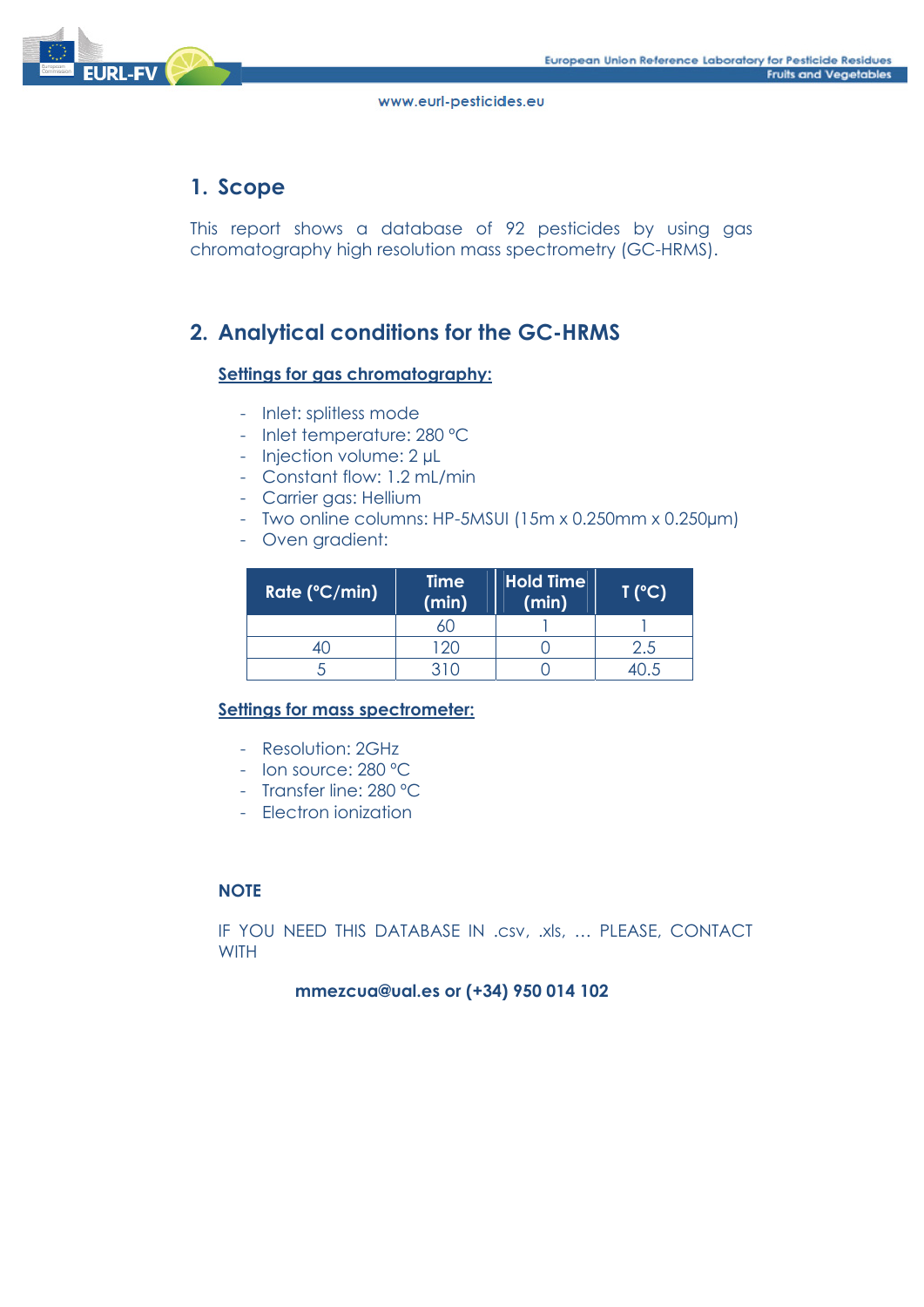

# **3. HRMS Database**

| Compound                  | <b>Molecular</b><br>Formula | <b>Retention</b><br>Time (min) | <b>Theoretical</b><br><b>Mass</b> |
|---------------------------|-----------------------------|--------------------------------|-----------------------------------|
| Ametryn                   | <b>C9H17N5S</b>             | 18.47                          | 227.1199                          |
| Ametryn F1                | <b>C8H14N5S</b>             | 18.47                          | 212.0964                          |
| Ametryn <sub>F2</sub>     | C6H9N5S                     | 18.47                          | 183.0573                          |
| Ametryn F3                | C5H8N5S                     | 18.47                          | 170.0495                          |
| <b>Azinphos Methyl</b>    | C10H12N3O3PS2               | 29.38                          | 317.0052                          |
| <b>Azinphos Methyl F1</b> | C8H6N3O                     | 29.38                          | 160.0505                          |
| <b>Azinphos Methyl F2</b> | C7H4O                       | 29.38                          | 104.0257                          |
| <b>Benalaxyl</b>          | C20H23NO3                   | 26.00                          | 325.1672                          |
| <b>Benalaxyl F1</b>       | C18H20NO                    | 26.00                          | 266.1539                          |
| <b>Benalaxyl F2</b>       | C13H16NO3                   | 26.00                          | 234.1125                          |
| <b>Benalaxyl F3</b>       | C11H14NO                    | 26.00                          | 176.1070                          |
| <b>Benalaxyl F4</b>       | C12H16NO2                   | 26.00                          | 206.1176                          |
| <b>Benalaxyl F5</b>       | <b>C10H14N</b>              | 26.00                          | 148.1121                          |
| <b>Bifenthrin</b>         | C23H22ClF3O2                | 28.33                          | 422.1255                          |
| <b>Bifenthrin F1</b>      | C14H13                      | 28.33                          | 181.1012                          |
| <b>Bifenthrin F2</b>      | C18H8                       | 28.33                          | 152.0621                          |
| <b>Bifenthrin F3</b>      | C13H11                      | 28.33                          | 166.0988                          |
| <b>Boscalid</b>           | C18H12Cl2N2O                | 33.38                          | 342.0321                          |
| <b>Boscalid F1</b>        | C6H3CINO                    | 33.38                          | 139.9898                          |
| <b>Boscalid F2</b>        | C5H3CIN                     | 33.38                          | 111.9949                          |
| <b>Bromopropylate</b>     | C17H16Br2O3                 | 28.12                          | 425.9461                          |
| <b>Bromopropylate F1</b>  | C13H9Br2O                   | 28.12                          | 338.9015                          |
| <b>Bromopropylate F2</b>  | C7H4BrO                     | 28.12                          | 182.9440                          |
| <b>Bromopropylate F3</b>  | C6H4Br                      | 28.12                          | 154.9491                          |
| Bromuconazole             | C13H12BrCl2N3O              | 27.92                          | 374.9535                          |
| <b>Bromuconazole F1</b>   | C10H8BrCl2O                 | 27.92                          | 292.9130                          |
| Bromuconazole F2          | C13H12Cl2N3O                | 27.92                          | 296.0352                          |
| Bromuconazole F3          | C10H9Cl2O                   | 27.92                          | 215.0025                          |
| <b>Bromuconazole F4</b>   | C7H3Cl2O                    | 27.92                          | 172.9555                          |
| <b>Bupirimate</b>         | C13H24N4O3S                 | 24.02                          | 316.1564                          |
| <b>Bupirimate F1</b>      | C10H17N4O3S                 | 24.02                          | 273.1016                          |
| <b>Bupirimate F2</b>      | C11H18N3O                   | 24.02                          | 208.1444                          |
| <b>Bupirimate F3</b>      | C5H4N2O                     | 24.02                          | 108.0318                          |
| <b>Buprofezin</b>         | C16H23N3OS                  | 23.85                          | 305.1556                          |
| <b>Buprofezin F1</b>      | C9H9N2S                     | 23.85                          | 177.0481                          |
| <b>Buprofezin F2</b>      | C7H5NO                      | 23.85                          | 119.0366                          |
| <b>Buprofezin F3</b>      | C7H8N                       | 23.85                          | 106.0651                          |
| <b>Buprofezin F4</b>      | C7H11N2OS                   | 23.85                          | 171.0587                          |
| <b>Buprofezin F5</b>      | C8H16N2S                    | 23.85                          | 172.1029                          |
| <b>Buprofezin F6</b>      | C10H11N2O                   | 23.85                          | 175.0866                          |
| <b>Butralin</b>           | C14H21N3O4                  | 20.65                          | 295.1527                          |
| <b>Butralin F1</b>        | C14H20N3O2                  | 20.65                          | 262.1550                          |
| <b>Butralin F2</b>        | C12H16N3O4                  | 20.65                          | 266.1135                          |
| <b>Butralin F3</b>        | C14H21N2O2                  | 20.65                          | 249.1598                          |
| <b>Butralin F4</b>        | C14H19N3O3                  | 20.65                          | 277.1421                          |
| <b>Butralin F5</b>        | C9H10N3O4                   | 20.65                          | 224.0666                          |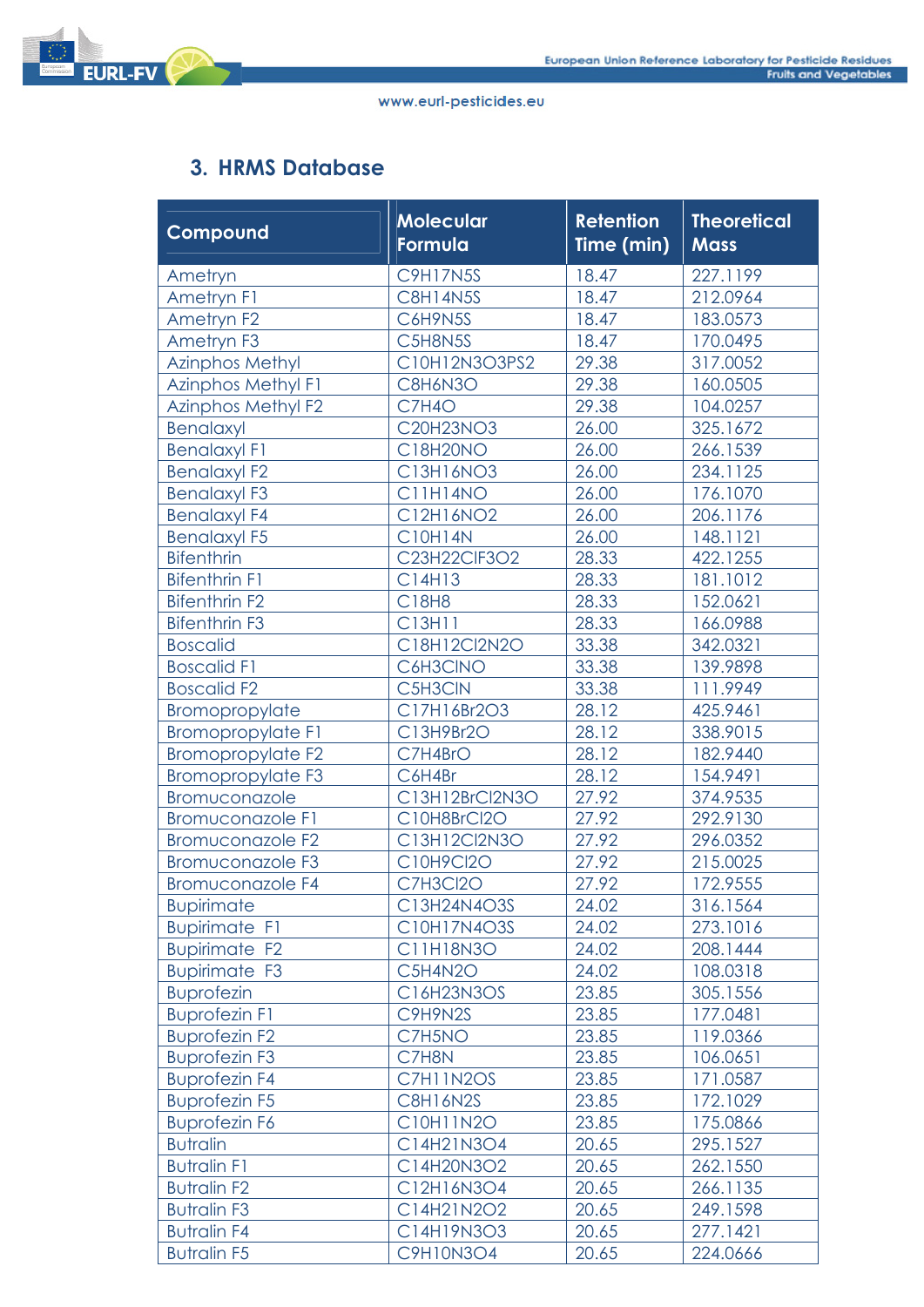| Compound                     | <b>Molecular</b><br>Formula | <b>Retention</b><br>Time (min) | <b>Theoretical</b><br><b>Mass</b> |
|------------------------------|-----------------------------|--------------------------------|-----------------------------------|
| Cadusafos                    | C10H23O2PS2                 | 14.08                          | 270.0872                          |
| <b>Cadusafos F1</b>          | C6H14O2PS2                  | 14.08                          | 213.0167                          |
| Cadusafos F <sub>2</sub>     | <b>H5O2PS2</b>              | 14.08                          | 131.9463                          |
| Cadusafos F3                 | H4OPS2                      | 14.08                          | 114.9436                          |
| Cadusafos F4                 | C2H8O2PS2                   | 14.08                          | 158.9698                          |
| Cadusafos F5                 | <b>H2O2PS</b>               | 14.08                          | 96.9508                           |
| Carbofuran                   | C12H15NO3                   | 15.18                          | 221.1046                          |
| Carbofuran F1                | C10H12O2                    | 15.18                          | 164.0832                          |
| Carbofuran F2                | C10H12O                     | 15.18                          | 148.0883                          |
| Carbofuran F3                | <b>C9H7O</b>                | 15.18                          | 131.0491                          |
| Carbofuran F5                | C9H9O2                      | 15.18                          | 149.0598                          |
| Carbophenothion              | C9H11CIOPS3                 | 25.88                          | 296.9393                          |
| Carbophenothion F1           | C5H12O2PS2                  | 25.88                          | 199.0011                          |
| Carbophenothion F2           | C7H6CIS                     | 25.88                          | 156.9873                          |
| Carbophenothion F3           | <b>C4H10O2PS</b>            | 25.88                          | 153.0134                          |
| Chinomethionate              | C10H6N2OS2                  | 21.92                          | 233.9916                          |
| Chinomethionate F1           | <b>C9H6N2S2</b>             | 21.92                          | 205.9967                          |
| Chinomethionate F2           | C9H6N2S                     | 21.92                          | 174.0246                          |
| Chinomethionate F3           | C8H6NS                      | 21.92                          | 148.0215                          |
| Chlorbromuron                | C9H10N2O2ClBr               | 21.22                          | 291.9609                          |
| Chlorbromuron F1             | C7H4NOCIBr                  | 21.22                          | 231.9159                          |
| Chlorbromuron F2             | C6H4NCIBr                   | 21.22                          | 203.9210                          |
| Chlorbromuron F3             | C6H4NCI                     | 21.22                          | 125.0027                          |
| Chlorobenzilate              | C16H14O3Cl2                 | 24.64                          | 324.0315                          |
| Chlorobenzilate F1           | C13H9OCl2                   | 24.64                          | 251.0025                          |
| Chlorobenzilate F2           | C7H6OCI                     | 24.64                          | 141.0102                          |
| Chlorobenzilate F3           | C6H4Cl                      | 24.64                          | 110.9996                          |
| Chlorobenzilate F4           | C7H4CIO                     | 24.64                          | 138.9945                          |
| Chlorpropham                 | C10H12N1O2Cl1               | 13.34                          | 213.0551                          |
| Chlorpropham F1              | C7H6NO2CI                   | 13.34                          | 171.0082                          |
| Chlorpropham F2              | C7H5NOCI                    | 13.34                          | 154.0054                          |
| Chlorpropham F3              | C6H6CIN                     | 13.34                          | 127.0184                          |
| Chlozolinate                 | C13H11NO5Cl2                | 21.42                          | 331.0009                          |
| Chlozolinate F1              | C10H7NO3Cl2                 | 21.42                          | 258.9797                          |
| <b>Chlozolinate F2</b>       | C7H3Cl2NO                   | 21.42                          | 186.9586                          |
| Chlozolinate F3              | C5H5NO3                     | 21.42                          | 127.0264                          |
| Clorpyrifos                  | C9H11NO3PSCI3               | 20.00                          | 348.9257                          |
| <b>Clorpyrifos F1</b>        | C9H11NO3PSCI2               | 20.00                          | 313.9569                          |
| <b>Clorpyrifos F2</b>        | C5H3NO3PSCI2                | 20.00                          | 257.8943                          |
| <b>Clorpyrifos F3</b>        | C7H7NO3PSCI2                | 20.00                          | 285.9256                          |
| <b>Clorpyrifos F4</b>        | C5H2Cl3NO                   | 20.00                          | 196.9196                          |
| <b>Clorpyrifos Methyl</b>    | C7H7NO3P1S1Cl3              | 18.12                          | 320.8944                          |
| <b>Clorpyrifos Methyl F1</b> | C7H7NO3PSCI2                | 18.12                          | 285.9256                          |
| <b>Clorpyrifos Methyl F2</b> | C2H6O2PS                    | 18.12                          | 124.9821                          |
| <b>Clorpyrifos Methyl F3</b> | C2H4OPS                     | 18.12                          | 106.9715                          |
| Diazinon                     | C12H21N2O3PS                | 16.43                          | 304.1005                          |
| Diazinon F1                  | C10H16N2O3PS                | 16.43                          | 275.0614                          |
| Diazinon F <sub>2</sub>      | C8H12N2O3PS                 | 16.43                          | 247.0301                          |
| Diazinon F3                  | C10H16N2O2P                 | 16.43                          | 227.0944                          |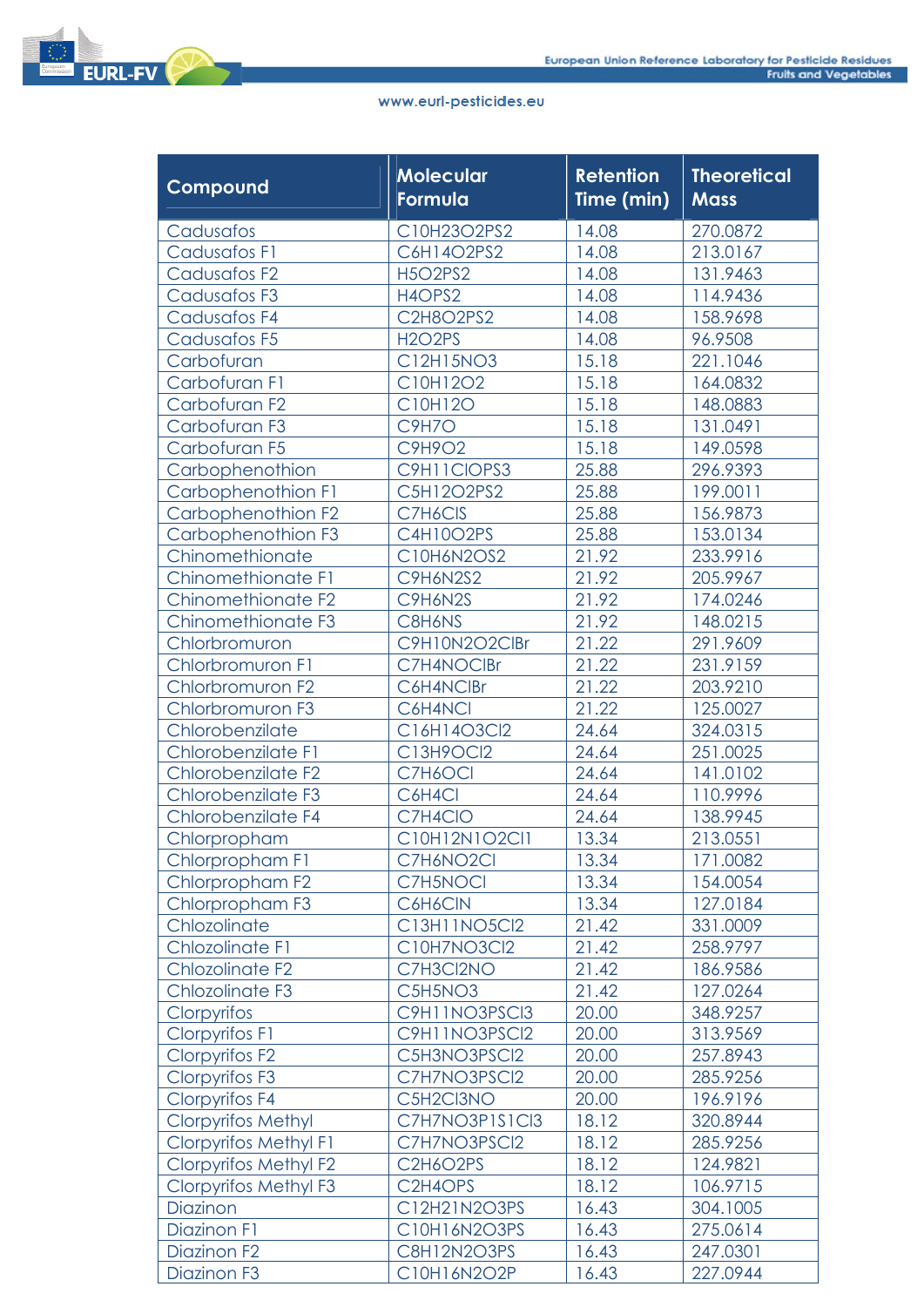| Compound                | <b>Molecular</b><br>Formula                  | <b>Retention</b><br>Time (min) | <b>Theoretical</b><br><b>Mass</b> |
|-------------------------|----------------------------------------------|--------------------------------|-----------------------------------|
| Diazinon F4             | C8H12N2O2P                                   | 16.43                          | 199.0631                          |
| Diazinon F5             | C7H9N2O                                      | 16.43                          | 137.0710                          |
| Diazinon F6             | <b>C8H12N2O</b>                              | 16.43                          | 152.0945                          |
| Dichlofluanid           | C9H11N2O2S2Cl2F                              | 19.45                          | 331.9618                          |
| Dichlofluanid F1        | C7H5N1S1Cl2F                                 | 19.45                          | 223.9498                          |
| Dichlofluanid F2        | <b>C8H11N2S1</b>                             | 19.45                          | 167.0637                          |
| Dichlofluanid F3        | <b>C6H5N1S1</b>                              | 19.45                          | 123.0137                          |
| Dichlofluanid F4        | C6H5NO2S                                     | 19.45                          | 169.0066                          |
| <b>Dichlorvos</b>       | C4H7O4P1Cl2                                  | 6.16                           | 219.9454                          |
| <b>Dichlorvos F1</b>    | C4H7O4P1Cl1                                  | 6.16                           | 184.9765                          |
| <b>Dichlorvos F2</b>    | C2H6O3P1                                     | 6.16                           | 109.0049                          |
| <b>Dichlorvos F3</b>    | C2H3Cl2OP                                    | 6.16                           | 143.9293                          |
| <b>Dicloran</b>         | C6H4N2O2Cl2                                  | 14.78                          | 205.9644                          |
| Dicloran F1             | C6H4N2Cl2                                    | 14.78                          | 173.9746                          |
| Dicloran F <sub>2</sub> | C6H4N1Cl2                                    | 14.78                          | 159.9715                          |
| Dicloran F3             | C6H3CIN                                      | 14.78                          | 123.9949                          |
| Endosulfan alpha        | <b>C9H6CI6O3S</b>                            | 22.43                          | 403.8163                          |
| Endosulfan alpha F1     | <b>C9H5CI6O</b>                              | 22.43                          | 338.8466                          |
| Endosulfan alpha F2     | <b>C8H4Cl5</b>                               | 22.43                          | 274.8750                          |
| Endosulfan alpha F3     | C <sub>5</sub> C <sub>15</sub>               | 22.43                          | 234.8437                          |
| Endosulfan beta         | <b>C9H6CI6O3S</b>                            | 24.52                          | 403.8163                          |
| Endosulfan beta F1      | <b>C9H5CI6O</b>                              | 24.52                          | 338.8466                          |
| Endosulfan beta F2      | C8H4Cl5                                      | 24.52                          | 274.8750                          |
| Endosulfan beta F3      | C <sub>5</sub> C <sub>15</sub>               | 24.52                          | 234.8437                          |
| Endosulphan Sulphate    | <b>C9H6CI6O4S</b>                            | 26.08                          | 419.8112                          |
| Endosulphan Sulphate F1 | <b>C9H6CI5O4S</b>                            | 26.08                          | 384.8424                          |
| Endosulphan Sulphate F2 | C <sub>5</sub> Cl <sub>6</sub>               | 26.08                          | 269.8126                          |
| Endosulphan Sulphate F3 | <b>C5Cl5</b>                                 | 26.08                          | 234.8437                          |
| <b>Endrin</b>           | C12H8CI6O                                    | 24.17                          | 377.8701                          |
| Endrin F1               | C12H8Cl5O                                    | 24.17                          | 342.9012                          |
| Endrin F <sub>2</sub>   | C12H8Cl4O                                    | 24.17                          | 307.9324                          |
| Endrin F <sub>3</sub>   | C12H8Cl3O                                    | 24.17                          | 272.9635                          |
| Endrin F4               | C12H8Cl2O                                    | 24.17                          | 237.9947                          |
| Endrin <sub>F5</sub>    | C12H8CIO                                     | 24.17                          | 203.0258                          |
| Endrin F6               | C12H8O                                       | 24.17                          | 168.0570                          |
| Ethofumesate            | C13H18O5S1                                   | 19.33                          | 286.0869                          |
| Ethofumesate F1         | C12H15O3                                     | 19.33                          | 207.1016                          |
| Ethofumesate F2         | C10H11O3                                     | 19.33                          | 179.0703                          |
| Ethofumesate F3         | C10H9O2                                      | 19.33                          | 161.0597                          |
| Ethoprophos             | C8H19O2PS2                                   | 13.01                          | 242.0559                          |
| Ethoprophos F1          | C5H12O2PS2                                   | 13.01                          | 199.0011                          |
| Ethoprophos F2          | C2H7O2PS2                                    | 13.01                          | 157.9620                          |
| Ethoprophos F3          | C3H8O2PS                                     | 13.01                          | 138.9977                          |
| Ethoprophos F4          | H <sub>2</sub> O <sub>2</sub> P <sub>S</sub> | 13.01                          | 96.9508                           |
| Ethoprophos F5          | H3OPS2                                       | 13.01                          | 113.9357                          |
| Ethoxyquin              | C14H19NO                                     | 15.03                          | 217.1461                          |
| Ethoxyquin F1           | C13H16NO                                     | 15.03                          | 202.1226                          |
| Ethoxyquin F2           | <b>C11H12NO</b>                              | 15.03                          | 174.0913                          |
| Ethoxyquin F3           | C10H10N                                      | 15.03                          | 144.0808                          |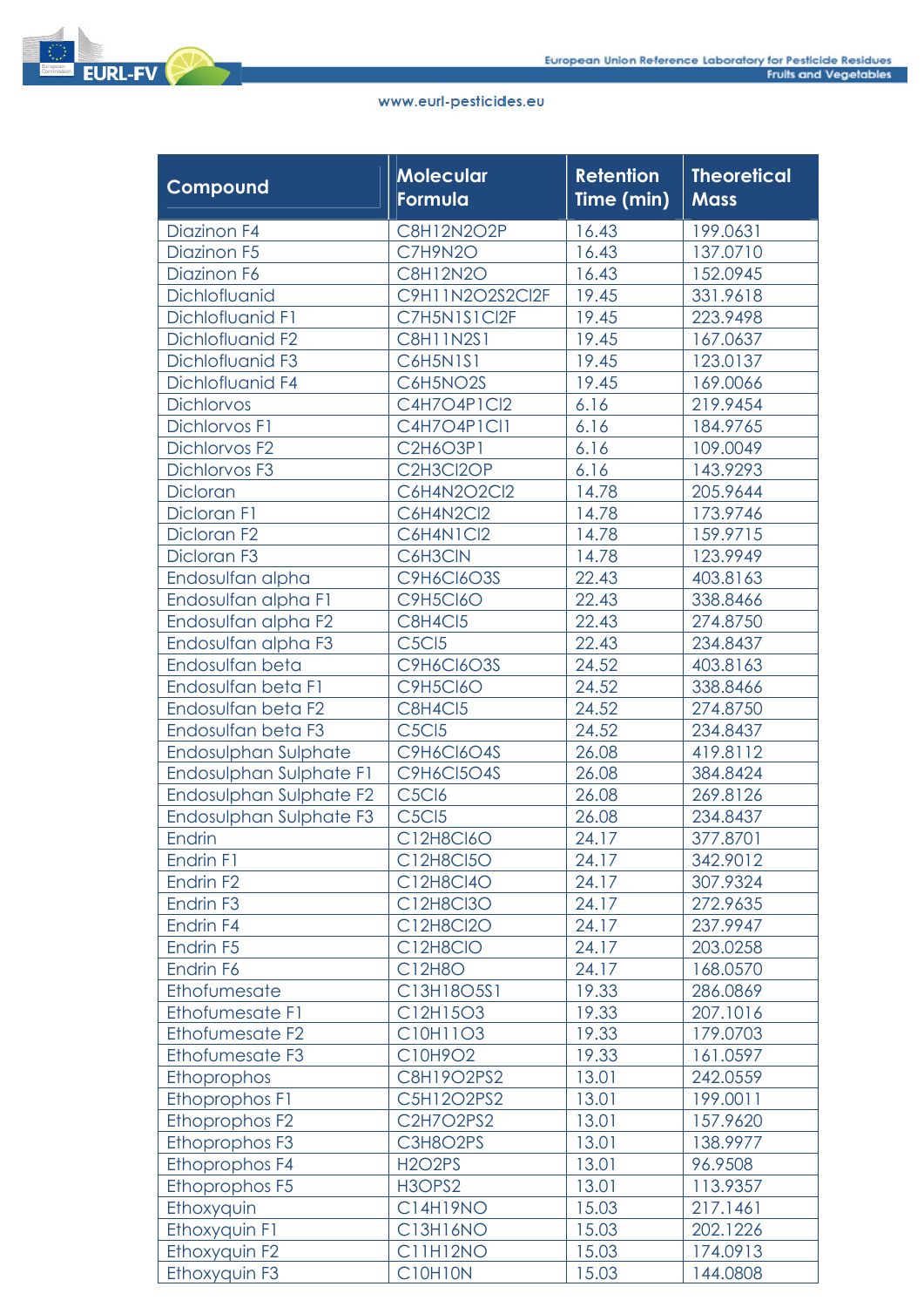

| Compound                 | <b>Molecular</b><br>Formula | <b>Retention</b><br>Time (min) | <b>Theoretical</b><br><b>Mass</b> |
|--------------------------|-----------------------------|--------------------------------|-----------------------------------|
| Etofenprox               | C25H28O3                    | 33.94                          | 376.2033                          |
| Etofenprox F1            | C11H15O                     | 33.94                          | 163.1117                          |
| Etofenprox F2            | <b>C9H11O</b>               | 33.94                          | 135.0804                          |
| Etofenprox F3            | C7H7O                       | 33.94                          | 107.0491                          |
| Etofenprox F4            | C13H11O                     | 33.94                          | 183.0805                          |
| Etrimfos                 | C10H17N2O4PS                | 16.98                          | 292.0641                          |
| Etrimfos F1              | C9H14N2O4PS                 | 16.98                          | 277.0406                          |
| Etrimfos F2              | C8H12N2O4PS                 | 16.98                          | 263.0250                          |
| Etrimfos F3              | C5H10O3PS                   | 16.98                          | 181.0083                          |
| Etrimfos F4              | <b>C8H12N2O</b>             | 16.98                          | 152.0944                          |
| Etrimfos F5              | C2H6O2PS                    | 16.98                          | 124.9821                          |
| Fenarimol                | C17H12Cl2N2O                | 30.34                          | 330.0321                          |
| Fenarimol F1             | C13H9Cl2O                   | 30.34                          | 251.0025                          |
| Fenarimol F <sub>2</sub> | C11H8CIN2O                  | 30.34                          | 219.0320                          |
| Fenarimol F3             | C7H4CIO                     | 30.34                          | 138.9945                          |
| Fenitrothion             | C9H12NO5PS                  | 19.19                          | 277.0168                          |
| Fenitrothion F1          | C9H11NO4PS                  | 19.19                          | 260.0141                          |
| Fenitrothion F2          | C2H6O2PS                    | 19.19                          | 124.9821                          |
| Fenitrothion F3          | <b>C2H6O3P</b>              | 19.19                          | 109.0049                          |
| Fenpropathrin            | C22H23NO3                   | 28.51                          | 349.1672                          |
| Fenpropathrin F1         | C13H9O                      | 28.51                          | 181.0653                          |
| Fenpropathrin F2         | C9H12O2                     | 28.51                          | 152.0832                          |
| Fenpropathrin F3         | <b>C7H13</b>                | 28.51                          | 97.1012                           |
| Fenpropathrin F4         | C16H11NO3                   | 28.51                          | 265.0733                          |
| Fenthion                 | C10H15O3PS2                 | 19.91                          | 278.0195                          |
| Fenthion F1              | <b>C2H6O3P</b>              | 19.91                          | 109.0049                          |
| Fenthion F <sub>2</sub>  | <b>C2H6O2PS</b>             | 19.91                          | 124.9821                          |
| Fenthion F3              | <b>C8H9S2</b>               | 19.91                          | 169.0140                          |
| Fluazifop-p-Butyl        | C19H20F3NO4                 | 24.47                          | 383.1339                          |
| Fluazifop-p-Butyl F1     | C14H11F3NO2                 | 24.47                          | 282.0736                          |
| Fluazifop-p-Butyl F2     | C12H7F3NO2                  | 24.47                          | 254.0423                          |
| Fluazifop-p-Butyl F3     | C19H18F3NO3                 | 24.47                          | 365.1233                          |
| Flutolanil               | C17H16F3NO2                 | 23.15                          | 323.1128                          |
| <b>Flutolanil F1</b>     | C14H10F3NO2                 | 23.15                          | 281.0658                          |
| <b>Flutolanil F2</b>     | C8H4F3O                     | 23.15                          | 173.0209                          |
| <b>Flutolanil F3</b>     | C7H4F3                      | 23.15                          | 145.0260                          |
| Hexaconazole             | C14H17Cl2N3O                | 23.02                          | 313.0743                          |
| Hexaconazole F1          | C8H6Cl2N3                   | 23.02                          | 213.9933                          |
| Hexaconazole F2          | C3H4N3                      | 23.02                          | 82.0400                           |
| Hexaconazole F3          | C12H17                      | 23.02                          | 161.1325                          |
| Hexaconazole F4          | <b>C7H5Cl2O</b>             | 23.02                          | 174.9712                          |
| Hexaconazole F5          | C11H13Cl2O                  | 23.02                          | 231.0338                          |
| Hexaconazole F7          | C10H8Cl2N3O                 | 23.02                          | 256.0039                          |
| Iprodione                | C13H13Cl2N3O3               | 27.81                          | 329.0328                          |
| Iprodione F1             | C12H10Cl2N3O3               | 27.81                          | 314.0094                          |
| Iprodione F <sub>2</sub> | C9H7Cl2N2O2                 | 27.81                          | 244.9879                          |
| Iprodione F3             | C7H3Cl2NO                   | 27.81                          | 186.9586                          |
| Lindan                   | C4H7Cl2O4P                  | 15.58                          | 219.9454                          |
| Lindan F1                | C4H7CIO4P                   | 15.58                          | 184.9765                          |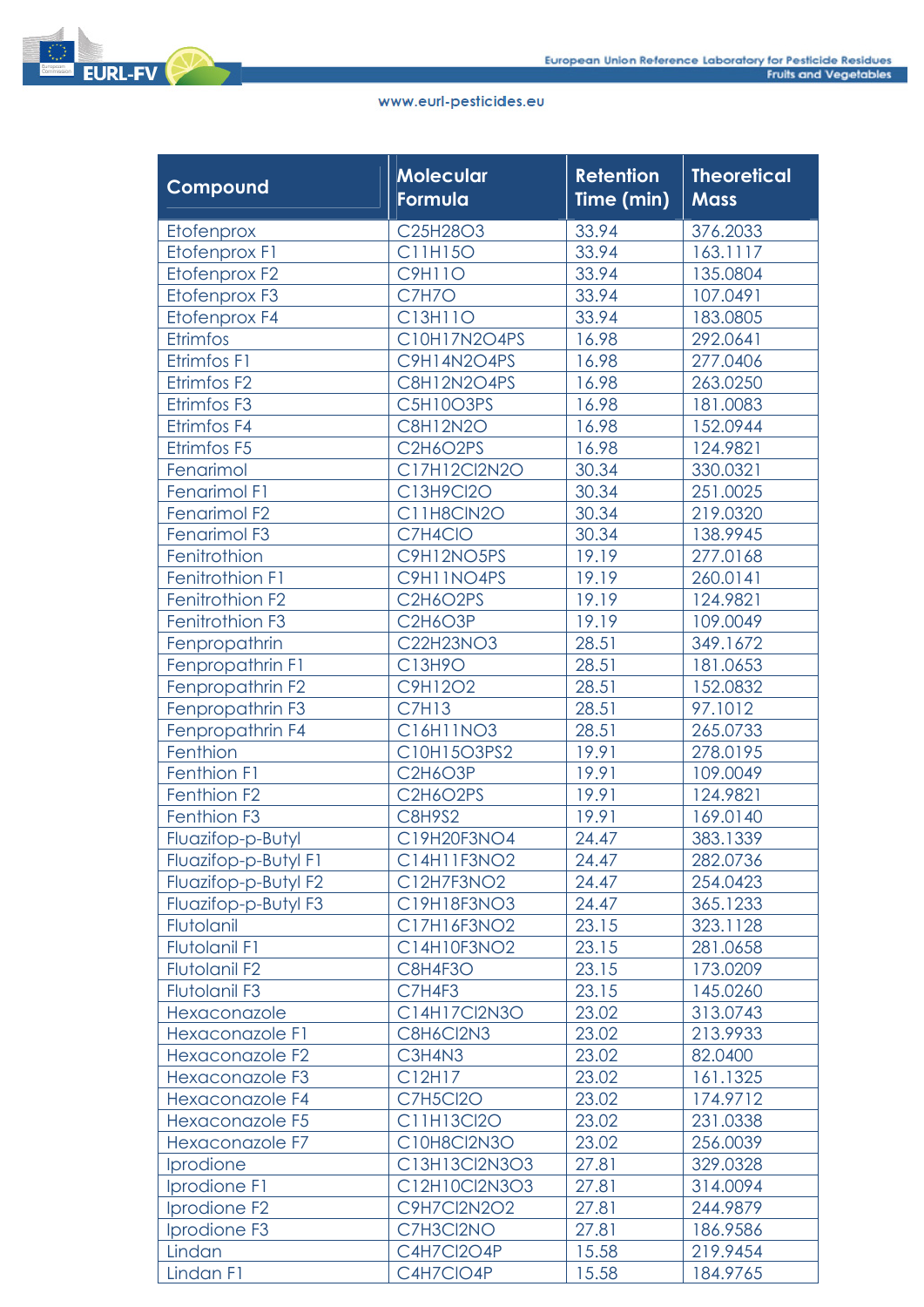

| Compound                | Molecular<br>Formula | <b>Retention</b><br>Time (min) | <b>Theoretical</b><br><b>Mass</b> |
|-------------------------|----------------------|--------------------------------|-----------------------------------|
| Lindan <sub>F2</sub>    | <b>C2H6O3P</b>       | 15.58                          | 109.0049<                         |
| Malathion               | C10H19O6PS2          | 19.65                          | 330.0355                          |
| <b>Malathion F1</b>     | C8H13O4              | 19.65                          | 173.0808                          |
| <b>Malathion F2</b>     | C2H6O2PS             | 19.65                          | 124.9821                          |
| <b>Malathion F3</b>     | C5H7O2               | 19.65                          | 99.0441                           |
| <b>Malathion F4</b>     | C2H7O2PS2            | 19.65                          | 157.9620                          |
| <b>Malathion F5</b>     | C6H7O3               | 19.65                          | 127.0390                          |
| Metalaxyl               | C15H21NO4            | 18.65                          | 279.1465                          |
| Metalaxyl F1            | C14H19NO3            | 18.65                          | 249.1359                          |
| <b>Metalaxyl F2</b>     | C12H16NO2            | 18.65                          | 206.1176                          |
| Metalaxyl F3            | C11H14NO2            | 18.65                          | 192.1019                          |
| Metalaxyl F4            | <b>C6H10NO4</b>      | 18.65                          | 160.0604                          |
| Metalaxyl F5            | C13H18NO2            | 18.65                          | 220.1332                          |
| Metalaxyl F6            | C13H16NO3            | 18.65                          | 234.1125                          |
| Metalaxyl F7            | <b>C9H10N</b>        | 18.65                          | 132.0808                          |
| Methamidophos           | C2H8NO2PS            | 5.85                           | 141.0008                          |
| Methamidophos F1        | CH5NO2PS             | 5.85                           | 125.9773                          |
| Methamidophos F2        | CH5NO2P              | 5.85                           | 94.0052                           |
| Methidathion            | C6H11N2O4PS3         | 22.11                          | 301.9613                          |
| <b>Methidathion F1</b>  | C3H9O2PS2            | 22.11                          | 171.9776                          |
| <b>Methidathion F2</b>  | C4H5N2O2S            | 22.11                          | 145.0066                          |
| <b>Methidathion F3</b>  | C2H6O2PS             | 22.11                          | 124.9821                          |
| <b>Methidathion F4</b>  | C3H5N2O              | 22.11                          | 85.0397                           |
| <b>Methidathion F5</b>  | <b>C2H6O2P</b>       | 22.11                          | 93.0100                           |
| Methiocarb              | C11H15NO2S           | 19.16                          | 225.0818                          |
| <b>Methiocarb F1</b>    | <b>C9H12OS</b>       | 19.16                          | 168.0603                          |
| <b>Methiocarb F2</b>    | C8H9OS               | 19.16                          | 153.0369                          |
| Methiocarb F3           | C7H9O                | 19.16                          | 109.0648                          |
| <b>Methiocarb F4</b>    | C6H6O                | 19.16                          | 94.0413                           |
| Myclobutanil            | C15H17ClN4           | 23.74                          | 288.1136                          |
| Myclobutanil F1         | C12H10ClN4           | 23.74                          | 245.0589                          |
| Myclobutanil F2         | C12H13CIN            | 23.74                          | 206.0731                          |
| Myclobutanil F3         | C8H5CIN              | 23.74                          | 150.0106                          |
| Myclobutanil F4         | C9H8CIN2             | 23.74                          | 179.0371                          |
| Napropamide             | C17H21NO2            | 22.97                          | 271.1567                          |
| Napropamide F1          | C12H11O              | 22.97                          | 171.0804                          |
| Napropamide F2          | <b>C10H8O</b>        | 22.97                          | 144.0570                          |
| Napropamide F3          | C7H14NO              | 22.97                          | 128.1070                          |
| Napropamide F4          | C5H10NO              | 22.97                          | 100.0757                          |
| Napropamide F5          | C4H10N               | 22.97                          | 72.0808                           |
| Nuarimol                | C17H12ClFN2O         | 26.78                          | 314.0617                          |
| Nuarimol F1             | C13H9ClFN2O          | 26.78                          | 235.0320                          |
| Nuarimol F <sub>2</sub> | C11H8FN2O            | 26.78                          | 203.0615                          |
| Nuarimol F3             | C7H4CIO              | 26.78                          | 138.9945                          |
| Nuarimol F4             | C5H3N2O              | 26.78                          | 107.0240                          |
| o,p'-DDT                | C14H9Cl5             | 25.04                          | 351.9141                          |
| o,p'-DDT F1             | C14H9Cl4             | 25.04                          | 316.9453                          |
| o,p'-DDT F2             | C14H9Cl3             | 25.04                          | 281.9764                          |
| o,p'-DDTF3              | C14H9Cl2             | 25.04                          | 247.0076                          |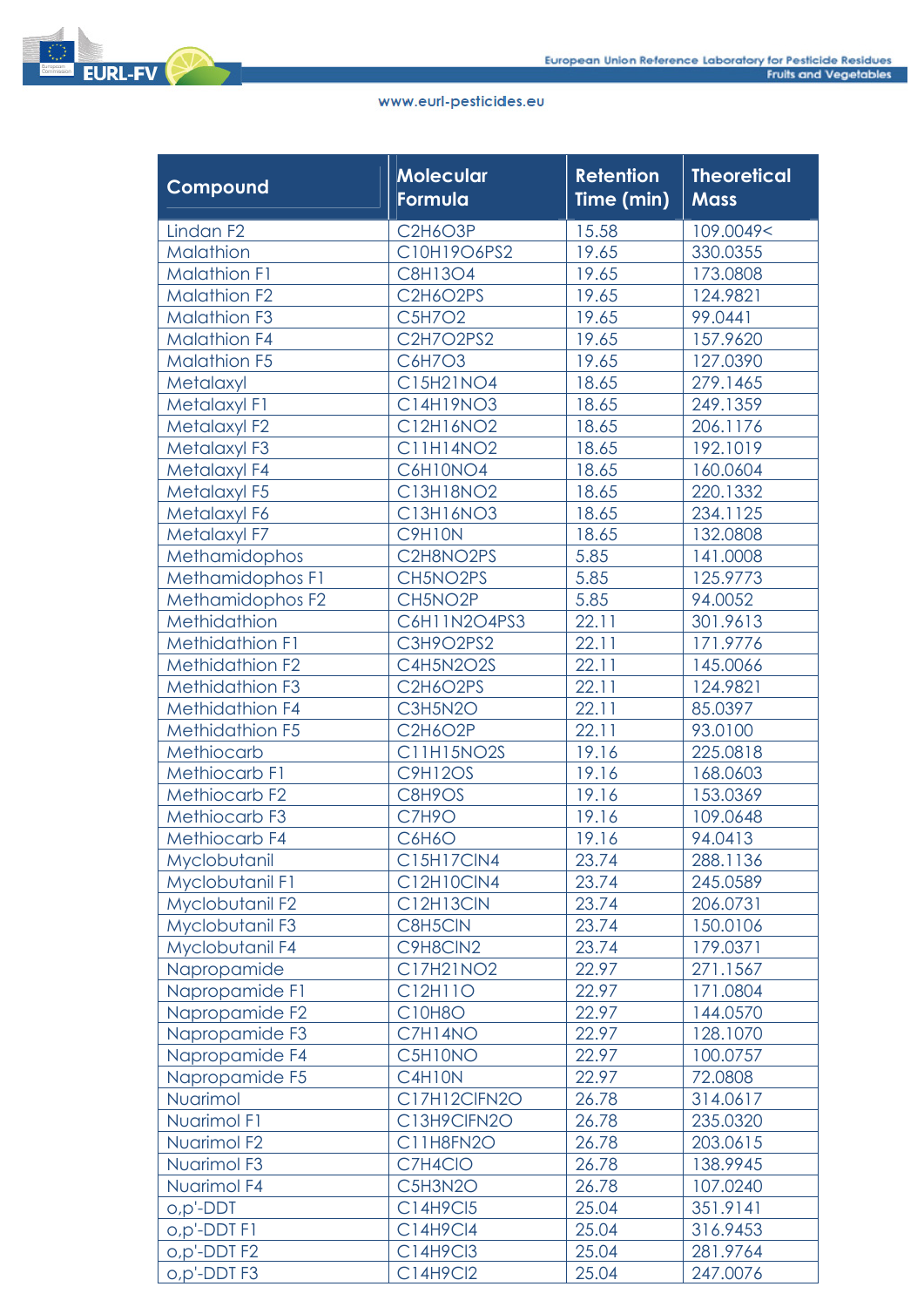

| Compound                   | <b>Molecular</b><br>Formula | <b>Retention</b><br>Time (min) | <b>Theoretical</b><br><b>Mass</b> |
|----------------------------|-----------------------------|--------------------------------|-----------------------------------|
| o,p'-DDT F4                | C13H9Cl2                    | 25.04                          | 235.0076                          |
| o,p'-DDT F5                | <b>C14H9Cl</b>              | 25.04                          | 212.0387                          |
| o,p'-DDT F6                | C14H9                       | 25.04                          | 177.0699                          |
| o,p'-DDT F7                | C13H9                       | 25.04                          | 165.0699                          |
| o,p'-DDT F8                | C13H8Cl                     | 25.04                          | 199.0309                          |
| Ortophenylphenol           | C12H10O                     | 10.67                          | 170.0726                          |
| Ortophenylphenol F1        | C11H9                       | 10.67                          | 141.0699                          |
| Ortophenylphenol F2        | C9H7                        | 10.67                          | 115.0542                          |
| p,p'-DDE                   | C14H8Cl4                    | 23.42                          | 315.9375                          |
| p,p'-DDE F1                | C14H8Cl2                    | 23.42                          | 245.9998                          |
| p,p'-DDE F2                | C14H8                       | 23.42                          | 176.0621                          |
| p,p'-DDT                   | C14H9Cl5                    | 26.26                          | 351.9141                          |
| p,p'-DDT F1                | C14H9Cl4                    | 26.26                          | 316.9453                          |
| p,p'-DDTF2                 | C14H9Cl3                    | 26.26                          | 281.9764                          |
| p,p'-DDTF3                 | C14H9Cl2                    | 26.26                          | 247.0076                          |
| p,p'-DDT F4                | C13H9Cl2                    | 26.26                          | 235.0076                          |
| p,p'-DDTF5                 | <b>C14H9Cl</b>              | 26.26                          | 212.0387                          |
| p,p'-DDT F6                | C14H9                       | 26.26                          | 177.0699                          |
| p,p'-DDT F7                | C13H9                       | 26.26                          | 165.0699                          |
| p,p'-DDTF8                 | C13H8Cl                     | 25.04                          | 199.0309                          |
| <b>Parathion Methyl</b>    | C8H10NO5PS                  | 18.10                          | 263.0012                          |
| <b>Parathion Methyl F1</b> | <b>C2H6O3P</b>              | 18.10                          | 109.0049                          |
| <b>Parathion Methyl F2</b> | CH3O2P                      | 18.10                          | 77.9865                           |
| <b>Parathion Methyl F3</b> | C6H5NO <sub>2</sub>         | 18.10                          | 123.0315                          |
| <b>Parathion Methyl F4</b> | C2H6O2PS                    | 18.10                          | 124.9821                          |
| Pebulate                   | C10H21NOS                   | 9.61                           | 203.1338                          |
| Pebulate F1                | C7H15NOS                    | 9.61                           | 161.0869                          |
| Pebulate F <sub>2</sub>    | C7H14NO                     | 9.61                           | 128.1070                          |
| Pebulate F3                | C6H14N                      | 9.61                           | 100.1121                          |
| Pebulate F4                | C3H6NO                      | 9.61                           | 72.0444                           |
| Penconazole                | C13H15Cl2N3                 | 21.23                          | 283.0638                          |
| Penconazole F1             | C13H15ClN3                  | 21.23                          | 248.0949                          |
| Penconazole F2             | <b>C11H11Cl2</b>            | 21.23                          | 213.0232                          |
| Pencongzole F3             | <b>C7H5Cl2</b>              | 21.23                          | 158.9763                          |
| Permethrin I               | C21H20Cl2O3                 | 31.62                          | 390.0784                          |
| Permethrin I F1            | C13H11O                     | 31.62                          | 183.0804                          |
| Permethrin I F2            | C7H9Cl2                     | 31.62                          | 163.0076                          |
| Permethrin II              | C21H20Cl2O3                 | 31.87                          | 390.0784                          |
| Permethrin II F1           | C13H11O                     | 31.87                          | 183.0804                          |
| Permethrin II F2           | C7H9Cl2                     | 31.87                          | 163.0076                          |
| Phenothrin I               | C23H26O3                    | 29.04                          | 350.1876                          |
| Phenothrin I F1            | C13H11O                     | 29.04                          | 183.0804                          |
| Phenothrin IF <sub>2</sub> | C12H9O                      | 29.04                          | 169.0648                          |
| Phenothrin IF3             | <b>C9H15</b>                | 29.04                          | 123.1168                          |
| Phenothrin II              | C23H26O3                    | 29.25                          | 350.1876                          |
| Phenothrin II F1           | C13H11O                     | 29.25                          | 183.0804                          |
| Phenothrin II F2           | C12H9O                      | 29.25                          | 169.0648                          |
| Phenothrin II F3           | <b>C9H15</b>                | 29.25                          | 123.1168                          |
| Phosmet                    | C11H12NO4PS2                | 27.98                          | 316.9940                          |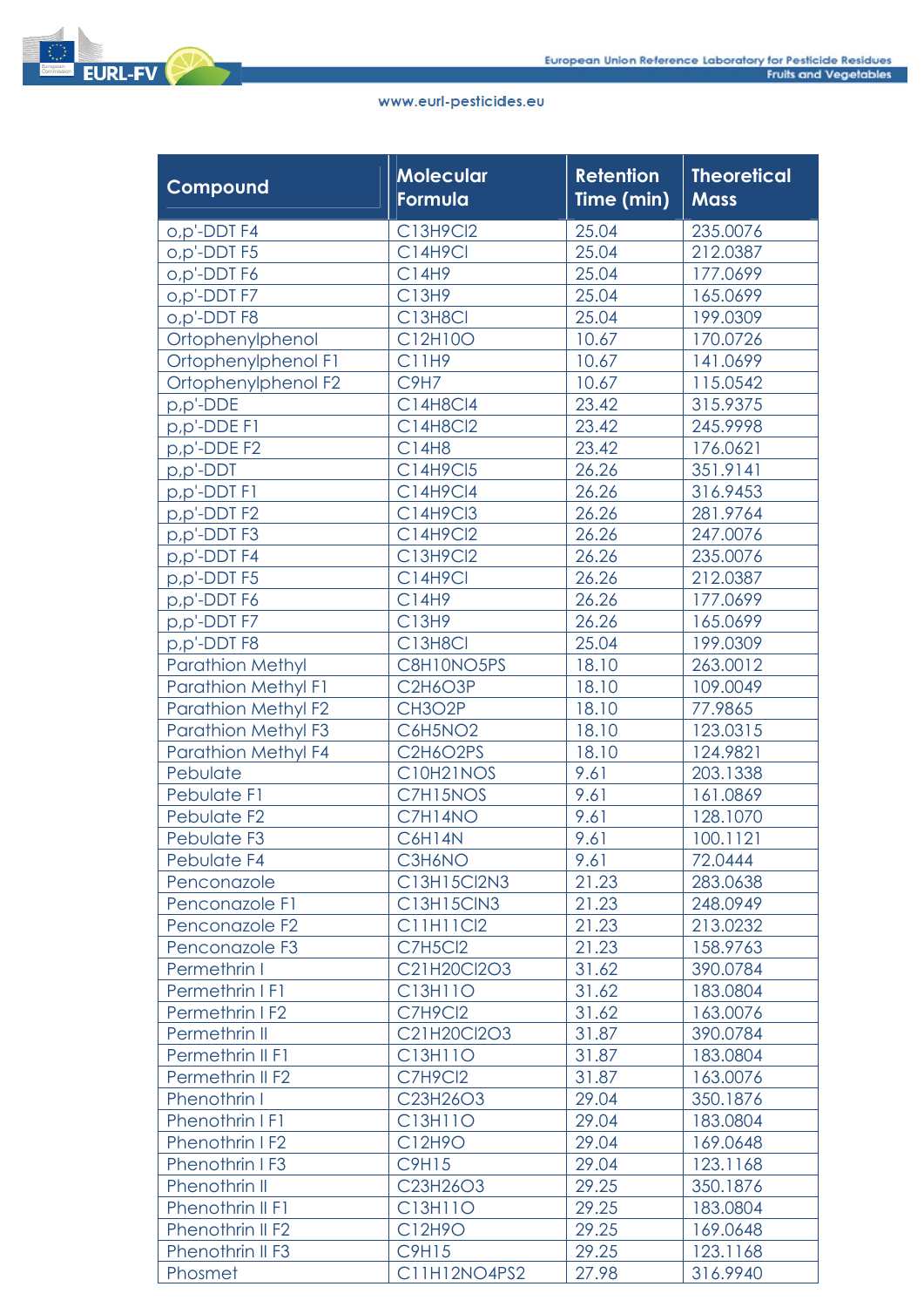

| Compound                   | <b>Molecular</b><br>Formula     | <b>Retention</b><br>Time (min) | <b>Theoretical</b><br><b>Mass</b> |
|----------------------------|---------------------------------|--------------------------------|-----------------------------------|
| <b>Phosmet F1</b>          | C9H6NO2                         | 27.98                          | 160.0393                          |
| Phosmet F <sub>2</sub>     | <b>C6H5</b>                     | 27.98                          | 77.0386                           |
| Picolinafen                | C19H12F4N2O2                    | 28.30                          | 376.0829                          |
| Picolinafen F1             | C12H7F3NO                       | 28.30                          | 238.0474                          |
| Picolinafen F <sub>2</sub> | C8H5FN2O                        | 28.30                          | 164.0380                          |
| Picolinafen F3             | C7H4F3                          | 28.30                          | 145.0260                          |
| Pirimicarb                 | C11H18N4O2                      | 17.39                          | 238.1424                          |
| Pirimicarb F1              | <b>C8H12N3O</b>                 | 17.39                          | 166.0975                          |
| Pirimicarb <sub>F2</sub>   | C3H6NO                          | 17.39                          | 72.0444                           |
| <b>Pirimiphos Methyl</b>   | C11H20N3O3PS                    | 19.31                          | 305.0957                          |
| Pirimiphos Methyl F1       | C10H17N3O3PS                    | 19.31                          | 290.0723                          |
| Pirimiphos Methyl F2       | C9H15N3O3PS                     | 19.31                          | 276.0566                          |
| Pirimiphos Methyl F3       | C8H13N3O3PS                     | 19.31                          | 262.0410                          |
| Pirimiphos Methyl F4       | C7H10N2O3PS                     | 19.31                          | 233.0144                          |
| Procymidone                | C13H11Cl2NO2                    | 21.85                          | 283.0161                          |
| Procymidone F1             | C12H11Cl2NO                     | 21.85                          | 255.0212                          |
| Procymidone F2             | <b>C6H8O</b>                    | 21.85                          | 96.0570                           |
| Procymidone F3             | C6H3CIN                         | 21.85                          | 123.9949                          |
| Profenofos                 | C11H15BrCIO3PS                  | 23.32                          | 371.9346                          |
| Profenofos F1              | C11H15BrO3PS                    | 23.32                          | 336.9657                          |
| Profenofos F <sub>2</sub>  | C6H4BrCIO                       | 23.32                          | 205.9129                          |
| Profenofos F3              | C9H14CIO3PS                     | 23.32                          | 268.0084                          |
| Profenofos F4              | C8H8BrCIO3P                     | 23.32                          | 296.9077                          |
| Profenofos F5              | <b>H2O2PS</b>                   | 23.32                          | 96.9508                           |
| Prometon                   | C10H19N5O                       | 15.16                          | 225.1584                          |
| Prometon F1                | <b>C9H16N5O</b>                 | 15.16                          | 210.1349                          |
| Prometon F <sub>2</sub>    | <b>C7H13N5O</b>                 | 15.16                          | 183.1115                          |
| Prometon F3                | <b>C6H10N5O</b>                 | 15.16                          | 168.0880                          |
| Prometryn                  | C10H19N5S                       | 18.63                          | 241.1356                          |
| Prometryn F1               | <b>C9H16N5S</b>                 | 18.63                          | 226.1121                          |
| Prometryn F <sub>2</sub>   | <b>C7H13N5S</b>                 | 18.63                          | 199.0886                          |
| Prometryn F3               | C6H10N5S                        | 18.63                          | 184.0651                          |
| Propazine                  | <b>C9H16CIN5</b>                | 15.50                          | 229.1089                          |
| Propazine F1               | C8H13CIN5                       | 15.50                          | 214.0854                          |
| Propazine F <sub>2</sub>   | C5H7CIN5                        | 15.50                          | 172.0384                          |
| Propoxur                   | C11H15NO3                       | 12.58                          | 209.1046                          |
| Propoxur F1                | C9H12O2                         | 12.58                          | 152.0832                          |
| Propoxur F2                | C6H4O                           | 12.58                          | 92.0257                           |
| Propoxur F3                | C6H6O2                          | 12.58                          | 110.0362                          |
| Propoxur F4                | C <sub>5</sub> H <sub>4</sub>   | 12.58                          | 64.0303                           |
| Prosulfocarb               | C14H21NOS                       | 18.79                          | 251.1338                          |
| Prosulfocarb F1            | C7H14NOS                        | 18.79                          | 160.0791                          |
| Prosulfocarb F2            | C7H14NO                         | 18.79                          | 128.1070                          |
| Prosulfocarb F3            | <b>C7H7</b>                     | 18.79                          | 91.0542                           |
| Prosulfocarb F4            | H <sub>2</sub> OPS <sub>2</sub> | 18.79                          | 112.9279                          |
| Prothiofos                 | C11H15Cl2O2PS2                  | 23.20                          | 343.9623                          |
| Prothiofos F1              | C11H15ClO2PS2                   | 23.20                          | 308.9934                          |
| Prothiofos F2              | <b>C6H4Cl2O</b>                 | 23.20                          | 161.9634                          |
| Prothiofos F3              | C8H8Cl2O2PS                     | 23.20                          | 268.9354                          |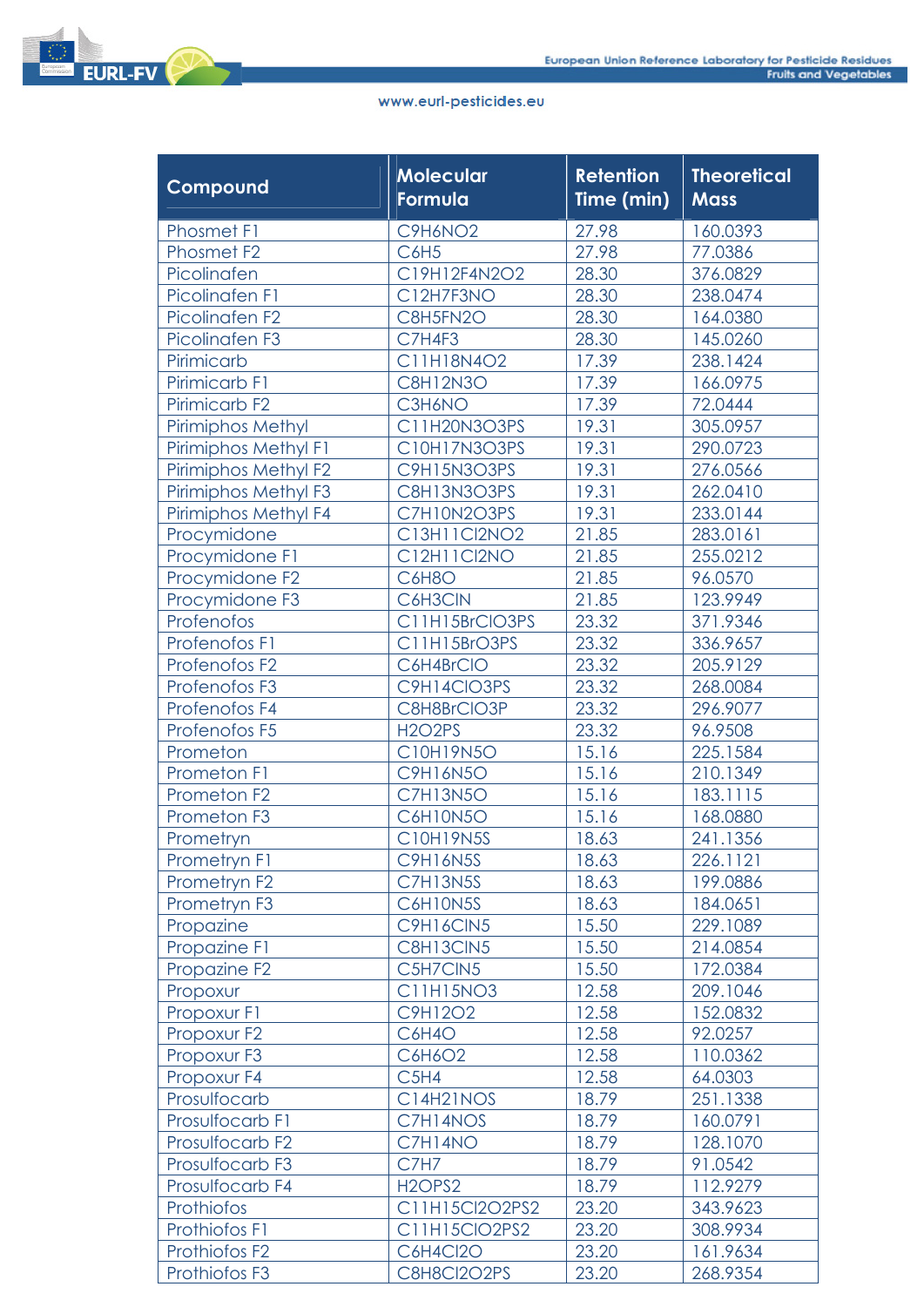

| Compound                   | Molecular<br>Formula | <b>Retention</b><br>Time (min) | <b>Theoretical</b><br><b>Mass</b> |
|----------------------------|----------------------|--------------------------------|-----------------------------------|
| Pyrimethanil               | C12H13N3             | 16.17                          | 199.1104                          |
| <b>Pyrimethanil F1</b>     | C11H10N3             | 16.17                          | 184.0869                          |
| <b>Pyrimethanil F2</b>     | C7H6N2               | 16.17                          | 118.0525                          |
| <b>Pyrimethanil F3</b>     | C10H9N2              | 16.17                          | 157.0760                          |
| Pyriproxyfen               | <b>C20H19NO3</b>     | 29.62                          | 321.1359                          |
| Pyriproxyfen F1            | C8H10NO              | 29.62                          | 136.0757                          |
| Pyriproxyfen F2            | C12H10O2             | 29.62                          | 186.0675                          |
| Pyriproxyfen F3            | C15H14O2             | 29.62                          | 226.0988                          |
| Pyriproxyfen F4            | C5H6NO               | 29.62                          | 96.0444                           |
| Quinalphos                 | C12H15N2O3PS         | 21.61                          | 298.0536                          |
| <b>Quinalphos F1</b>       | C8H6N2O              | 21.61                          | 146.0475                          |
| Quinalphos F2              | C8H6N2               | 21.61                          | 130.0525                          |
| Quinalphos F3              | C7H11NO3             | 21.61                          | 157.0733                          |
| Quinoxyfen                 | C15H8Cl2FNO          | 26.06                          | 306.9961                          |
| Quinoxyfen F1              | C15H8ClFNO           | 26.06                          | 272.0273                          |
| Quinoxyfen F2              | C15H9FNO             | 26.06                          | 238.0663                          |
| Secbumeton                 | C10H19N5O            | 16.62                          | 225.1584                          |
| Secbumeton F1              | <b>C9H16N5O</b>      | 16.62                          | 210.1349                          |
| Secbumeton F2              | <b>C6H11N5O</b>      | 16.62                          | 169.0958                          |
| Secbumeton F3              | <b>C8H14N5O</b>      | 16.62                          | 196.1193                          |
| Tebuconazole               | C16H22CIN3O          | 26.76                          | 307.1446                          |
| Tebuconazole F1            | C12H13CIN3O          | 26.76                          | 250.0742                          |
| Tebuconazole F2            | C7H6Cl               | 26.76                          | 125.0153                          |
| Tebuconazole F3            | C3H5N3               | 26.76                          | 83.0478                           |
| Tebufenpyrad               | C18H24ClN3O          | 28.64                          | 333.1602                          |
| <b>Tebufenpyrad F1</b>     | C17H21CIN3O          | 28.64                          | 318.1368                          |
| Tebufenpyrad F2            | C7H8CIN2O            | 28.64                          | 171.0320                          |
| Tecnazene                  | C6HCI4NO2            | 12.43                          | 258.8756                          |
| <b>Tecnazene F1</b>        | C6HCl4               | 12.43                          | 212.8827                          |
| <b>Tecnazene F2</b>        | C5HCl4               | 12.43                          | 200.8827                          |
| Terbumeton                 | C10H19N5O            | 15.54                          | 225.1584                          |
| <b>Terbumeton F1</b>       | C9H16N5O             | 15.54                          | 210.1349                          |
| Terbumeton F2              | C6H11N5O             | 15.54                          | 169.0958                          |
| Terbumeton F3              | C5H8N5O              | 15.54                          | 154.0723                          |
| Terbutryn                  | C10H19N5S            | 19.10                          | 241.1356                          |
| Terbutryn F1               | <b>C9H16N5S</b>      | 19.10                          | 226.1121                          |
| Terbutryn F2               | <b>C6H11N5S</b>      | 19.10                          | 185.0730                          |
| Terbutryn F3               | C5H8N5S              | 19.10                          | 170.0495                          |
| Tetraconazole              | C13H11Cl2F4N3O       | 20.37                          | 371.0210                          |
| <b>Tetraconazole F1</b>    | C13H11CIF4N3O        | 20.37                          | 336.0521                          |
| Tetraconazole F2           | C11H10Cl2N3          | 20.37                          | 254.0246                          |
| Tetraconazole F3           | <b>C8H5Cl2</b>       | 20.37                          | 170.9763                          |
| Tetraconazole F4           | <b>C7H5Cl2</b>       | 20.37                          | 158.9763                          |
| <b>Tetradifon</b>          | C12H6Cl4O2S          | 29.04                          | 353.8837                          |
| <b>Tetradifon F1</b>       | C6H4Cl               | 29.04                          | 110.9996                          |
| <b>Tetradifon F2</b>       | C6H4CIOS             | 29.04                          | 158.9666                          |
| <b>Tetradifon F3</b>       | C6H2Cl3OS            | 29.04                          | 226.8886                          |
| <b>Tolclofos Methyl</b>    | C9H11Cl2O3PS         | 18.28                          | 299.9538                          |
| <b>Tolclofos Methyl F1</b> | C8H8CIO3PS           | 18.28                          | 264.9850                          |